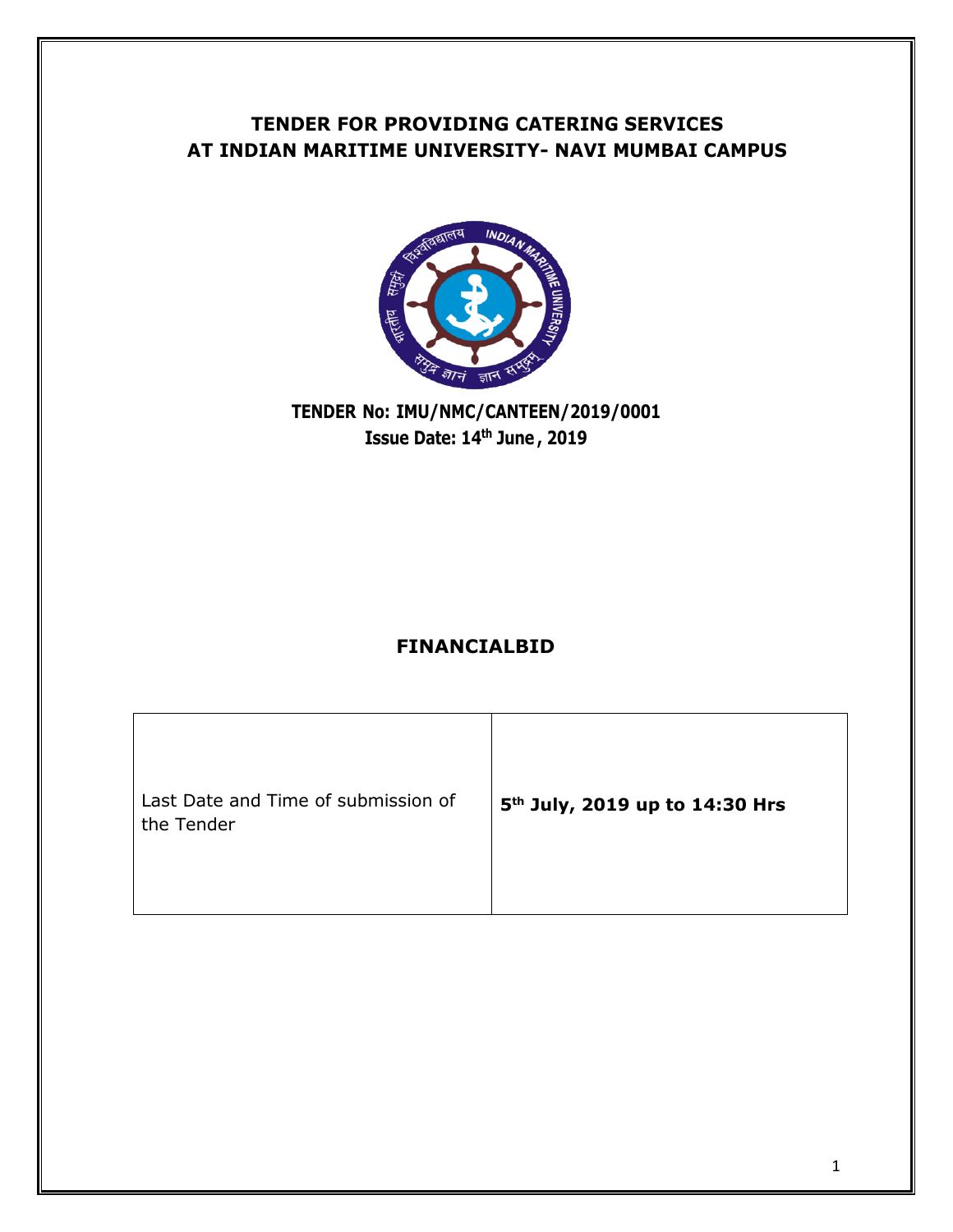

#### **INDIAN MARITIME UNIVERSITY, NAVI MUMBAI CAMPUS TENDER FOR PROVIDING CATERING SERVICES (2019)**

#### **PRICE BID**

#### **CATERING CHARGES FOR STUDENTS**

*[On the Letter head of the Bidder and to be put in sealed cover]*

The rate **per Student** /participant for the menu indicated as per the menu enclosed, including all charges shall be as follows: -

|    | (A) Total rate per head $(1+2+3+4+5+6+7+8+9)$ : Rs.<br>(in words) |                                                                                                                |  |  |  |  |  |  |
|----|-------------------------------------------------------------------|----------------------------------------------------------------------------------------------------------------|--|--|--|--|--|--|
|    | 9. NIGHT COFFEE/TEA                                               | Rs. Album and the state of the state of the state of the state of the state of the state of the state of the s |  |  |  |  |  |  |
|    | 8. DINNER (NON-VEGETARIAN)                                        | Rs.                                                                                                            |  |  |  |  |  |  |
|    | 7. DINNER (VEGETARIAN)                                            | Rs.                                                                                                            |  |  |  |  |  |  |
|    | 6. EVENING TEA & SNACKS                                           |                                                                                                                |  |  |  |  |  |  |
|    | 5. LUNCH (NON-VEGETARIAN)                                         | Rs.                                                                                                            |  |  |  |  |  |  |
|    | 4. LUNCH (VEGETARIAN)                                             | Rs.                                                                                                            |  |  |  |  |  |  |
|    | 3. MID MORNING COFFEE/TEA and SNACKS                              | Rs.                                                                                                            |  |  |  |  |  |  |
|    | 2. BREAKFAST                                                      | Rs.                                                                                                            |  |  |  |  |  |  |
| 1. | MORNING COFFEE/TEA                                                | Rs.                                                                                                            |  |  |  |  |  |  |

The rates quoted above should be only the unit price (*i.e. inclusive of basic price, packing, transportation and any other charges*) and **exclusive** of applicable GST and any cess on GST. L1 bidder will be decided on the basis of unit price only.

**Date: Place:**

 **Office seal Name & Signature of the authorized Representative**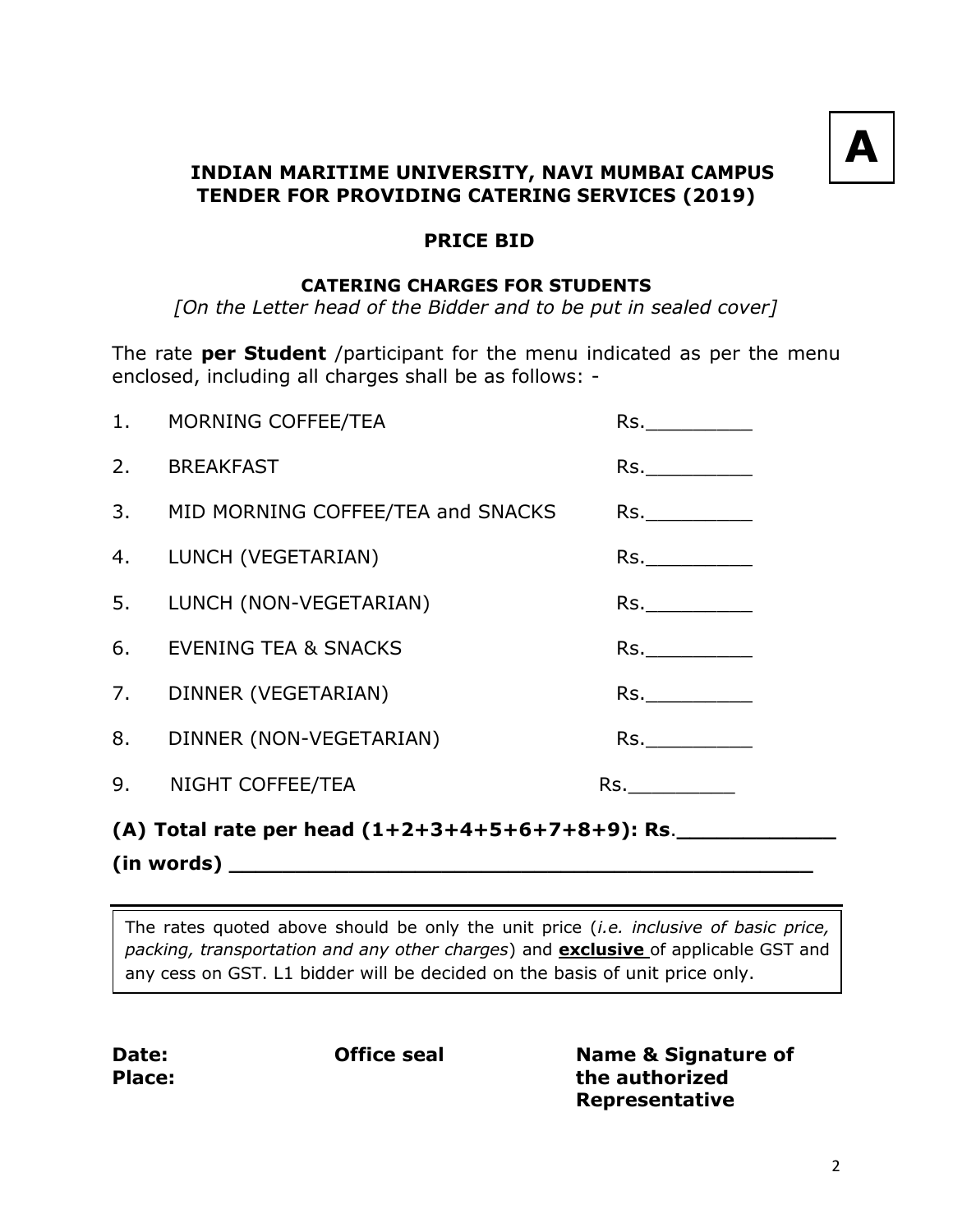## **Menu for Catering Services – 2019**

| Day           | 0530 hrs              | 0730 hrs                                                                                                                                                            |                                                                                                                                                         | 1100 hrs                       |                                                                                                                                                              | 1230 hrs                                                                                   | 1545<br>hrs                 | 1930 hrs                                                                                                                                     |                                                                                                                                                      |
|---------------|-----------------------|---------------------------------------------------------------------------------------------------------------------------------------------------------------------|---------------------------------------------------------------------------------------------------------------------------------------------------------|--------------------------------|--------------------------------------------------------------------------------------------------------------------------------------------------------------|--------------------------------------------------------------------------------------------|-----------------------------|----------------------------------------------------------------------------------------------------------------------------------------------|------------------------------------------------------------------------------------------------------------------------------------------------------|
|               |                       | Veg                                                                                                                                                                 | Non Veg                                                                                                                                                 |                                | Veg                                                                                                                                                          | Non Veg                                                                                    |                             |                                                                                                                                              |                                                                                                                                                      |
| <b>SUNDAY</b> |                       | $\bullet$ Milk - 250 ml<br>$\bullet$ Idli - 5 nos(200gms)<br>$\bullet$ Sambhar -100 gms<br>• Coconut Chutney -<br>40 gms<br>$\bullet$ Banana - 2 nos                | Milk - 250 ml<br>$Idli - 5$ nos<br>Sambhar -100 gms<br>Coconut Chutney<br>$-40$ gms<br>$\bullet$ Eggs - 2 nos                                           | $100$ ml                       | Veg Biryani -<br>350 gms<br>Raita - 150 gms<br>Fruits - 150 gms<br>Paneer fry 40<br>gms                                                                      | • Chicken Biryani<br>$-350$ gms<br>$\bullet$ Raita - 150 gms<br>$\bullet$ Fruits - 150 gms | Puri/Kachori                | Chapati - 5 nos (150gms)<br>Boiled rice -150 gms<br>Seasonal Veg fry -150 gms<br>Dal-150 ml<br>Fruit custard -150 gms                        |                                                                                                                                                      |
|               | $\overline{\epsilon}$ |                                                                                                                                                                     | Veg                                                                                                                                                     |                                |                                                                                                                                                              | Veg                                                                                        | Puff/Bhel                   | Veg                                                                                                                                          | Non Veg                                                                                                                                              |
| <b>NONDAY</b> | Tea/Coffee/Milk-150   | $\bullet$ Milk - 250 ml<br>• Poori - 5 nos (100 gms)<br>$\bullet$ Chana bhaji - 100 gms<br>• Veg baked Tofu - 100 gms                                               |                                                                                                                                                         | Filter Coffee/Tea-<br>త<br>gms | $\bullet$ Fried rice - 250 gms<br>$\bullet$ Dal -120 ml<br>$\bullet$ Rajma masala -150 gms<br>• Seasonal mix veg- $(150)$<br>• Fruit salad custard - 150 gms |                                                                                            | Pakoda/Cutlet/Veg<br>متطمئة | Chapati - 5 nos (150 gms)<br>Boiled Rice -100 gms<br>Dal -120 ml<br>Kofta curry -150 gms<br>Ice Cream -100 ml                                | Chapati - 5 nos (150 gms)<br>Boiled Rice -100 gms<br>Dal -120 ml<br>Egg curry -150 gms<br>Ice Cream -100 ml                                          |
|               |                       | Veg                                                                                                                                                                 | Non Veg                                                                                                                                                 | 25                             |                                                                                                                                                              | Veg                                                                                        | Š                           | Veg                                                                                                                                          | Non Veg                                                                                                                                              |
| TUESDAY       |                       | $\bullet$ Milk - 250 ml<br>$\bullet$ Alu Paratha - 3 nos (<br>$300 \text{ gms}$<br>$\bullet$ Curd (100 ml)<br>• Sauce $(20 \text{ ml})$<br>$\bullet$ Banana - 2 nos | $\bullet$ Milk - 250 ml<br>• Alu Paratha -3 nos<br>$(300 \text{ gms})$<br>$\bullet$ Curd (100 ml)<br>• Sauce $(20 \text{ ml})$<br>$\bullet$ Egg - 2 nos | Assorted biscuits              | $\bullet$ Jeera rice -250 gms<br>$\bullet$ Poori - 8 nos (200 gms)<br>$\bullet$ Dal -120 ml<br>• Aloo Matar Bhaji - 150 gms<br>$\bullet$ Fruits - 150 gms    |                                                                                            | Samosa/Daveli/Bread         | Chapati - 5 nos (150 gms)<br>$\bullet$ Boiled Rice -250 gms<br>$\bullet$ Dal -100 ml<br>• Mutter Paneer -150 gms<br>$\bullet$ Kheer -150 gms | $\bullet$ Chapati - 5 nos (150<br>gms)<br>• Boiled Rice -100 gms<br>$\bullet$ Dal -100 ml<br>• Chicken Curry -150<br>gms<br>$\bullet$ Kheer -150 gms |
|               |                       | Veg                                                                                                                                                                 | Non Veg                                                                                                                                                 |                                |                                                                                                                                                              | Veg                                                                                        |                             | Veg                                                                                                                                          | Non Veg                                                                                                                                              |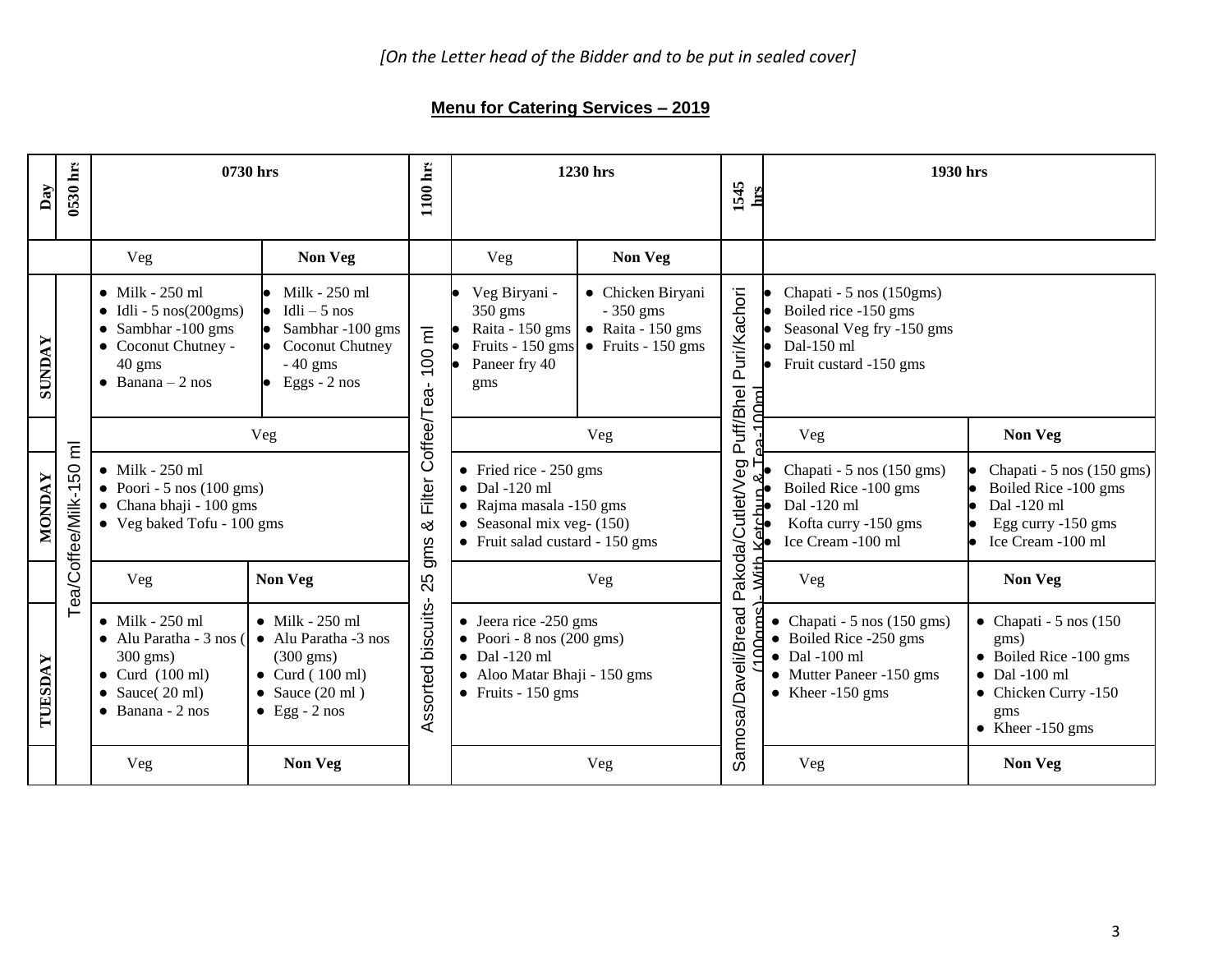*[On the Letter head of the Bidder and to be put in sealed cover]*

| WEDNESDA | $\bullet$ Milk - 250 ml<br>$\bullet$ Bread - 4 nos<br>$\bullet$ Butter+Jam<br>$\bullet$ Cornflakes - 50<br>gms<br>$\bullet$ Paneer Bhurji -120<br>gms                            | $\bullet$ Milk - 250 ml<br>$\bullet$ Bread - 4 nos<br>$\bullet$ Butter+Jam<br>$\bullet$ Cornflakes - 50 gms<br>$\bullet$ Egg Bhurji -120 gms                         | $\bullet$ Papad - 1 no<br>$\bullet$ Fruits                                                                                          | $\bullet$ Boiled Rice -250 gms<br>• Dal Tadka - 100 ml<br>• Soyabean Chilli - 100 gms<br>• Fresh Curd -100 ml                             |                                                                                                                                            | • Chapati - 5 nos (150 gs)<br>$\bullet$ Boiled Rice -250 gms<br>$\bullet$ Dal Fry -100 ml<br>· Mushroom Masala - 150<br>gms<br>• Ice cream $(100 \text{ ml})$                                | $\bullet$ Chapati - 5 nos (150<br>gms)<br>• Boiled Rice -100 gms<br>$\bullet$ Dal Fry -100 ml<br>• Kolhapuri Chicken -150<br>gms<br>• Ice cream $(100ml)$ |  |
|----------|----------------------------------------------------------------------------------------------------------------------------------------------------------------------------------|----------------------------------------------------------------------------------------------------------------------------------------------------------------------|-------------------------------------------------------------------------------------------------------------------------------------|-------------------------------------------------------------------------------------------------------------------------------------------|--------------------------------------------------------------------------------------------------------------------------------------------|----------------------------------------------------------------------------------------------------------------------------------------------------------------------------------------------|-----------------------------------------------------------------------------------------------------------------------------------------------------------|--|
|          |                                                                                                                                                                                  | Veg                                                                                                                                                                  | Veg                                                                                                                                 |                                                                                                                                           |                                                                                                                                            | Veg                                                                                                                                                                                          |                                                                                                                                                           |  |
| THURSDAY | $\bullet$ Milk - 250 ml<br>$\bullet$ Bread - 4 nos<br>$\bullet$ Butter+Jam<br>$\bullet$ Poha with peanuts - 150 gms<br>$\bullet$ Cutlet - 2 nos                                  |                                                                                                                                                                      | $\bullet$ Boiled rice -250 gms<br>$\bullet$ Poori - 8 nos (200 gms<br>$\bullet$ Dal Fry -100 ml<br>• Fruits $(150 \text{ gms})$     | · Black chana Aloo Bhaji - 150 gms                                                                                                        | • Chapati - 5 nos (150 gms)<br>• Boiled Rice -100 gms<br>$\bullet$ Dal -100 ml<br>• Paneer Chilli -150 gms<br>• Milk based sweet - 100 gms |                                                                                                                                                                                              |                                                                                                                                                           |  |
|          | Veg                                                                                                                                                                              | <b>Non Veg</b>                                                                                                                                                       | Veg                                                                                                                                 | Non Veg                                                                                                                                   |                                                                                                                                            | Veg                                                                                                                                                                                          |                                                                                                                                                           |  |
| FRIDAY   | $\bullet$ Milk - 250 ml<br>$\bullet$ Aloo Paratha -2<br>nos<br>$\bullet$ Bread - 4 nos<br>$\bullet$ Butter+Jam<br>$\bullet$ Curd - 100 gms<br>• Sauce<br>$\bullet$ Banana - 2nos | $\bullet$ Milk - 250 ml<br>• Aloo Paratha -2 nos<br>$\bullet$ Bread - 4 nos<br>$\bullet$ Butter+Jam<br>$\bullet$ Curd - 100 gms<br>• Sauce<br>$\bullet$ Eggs - 2 nos | • Jeera Rice -<br>$250$ gms<br>• Dal Tadka -<br>$100 \text{ ml}$<br>• Shahi paneer -<br>$150$ gms<br>• Mix Fruit Salad<br>$150$ gms | $\bullet$ Jeera Rice - 250<br>gms<br>$\bullet$ Dal Tadka - 100<br>ml<br>• Fried Chicken -<br>$150$ gms<br>• Mix Fruit Salad<br>$-150$ gms |                                                                                                                                            | $\bullet$ Chapati - 5 nos (150 gms)<br>• Boiled Rice -100 gms<br>$\bullet$ Dal -100 ml<br>$\bullet$ Aloo Gobi Bhujiya - 100 gms<br>$\bullet$ Raita - 100 gms<br>$\bullet$ Ice cream - 100 ml |                                                                                                                                                           |  |
|          |                                                                                                                                                                                  | Veg                                                                                                                                                                  |                                                                                                                                     | Veg                                                                                                                                       |                                                                                                                                            | Veg                                                                                                                                                                                          | Non Veg                                                                                                                                                   |  |
| SATURDAY | $\bullet$ Milk - 250 ml<br>$\bullet$ Choley -150 gms<br>$\bullet$ Bhature - 3 nos<br>· Suji/ Besan halwa - 100 gms<br>$\bullet$ Banana - 2 nos                                   |                                                                                                                                                                      | $\bullet$ Papad - 1 nos<br>• Fruits                                                                                                 | • Pulav with dry fruits - $250$ gms<br>$\bullet$ Dal Fry -150gms<br>• Seasonal Green Bhaji - 100 gms<br>• Dahi Vada - 100 gms             |                                                                                                                                            | • Chapati - 5 nos (150 gms)<br>• Boiled Rice -100 gms<br>Butter Paneer - 175 gms<br>$\bullet$<br>Dal -100 ml<br>$\bullet$<br>$\bullet$ Meethi sewai - 120 gms                                | $\bullet$ Chapati - 5 nos (150<br>gms)<br>• Boiled Rice -100 gms<br>• Butter Chicken-150gms<br>$\bullet$ Dal -100 ml<br>• Meethi sewai - 120 gms          |  |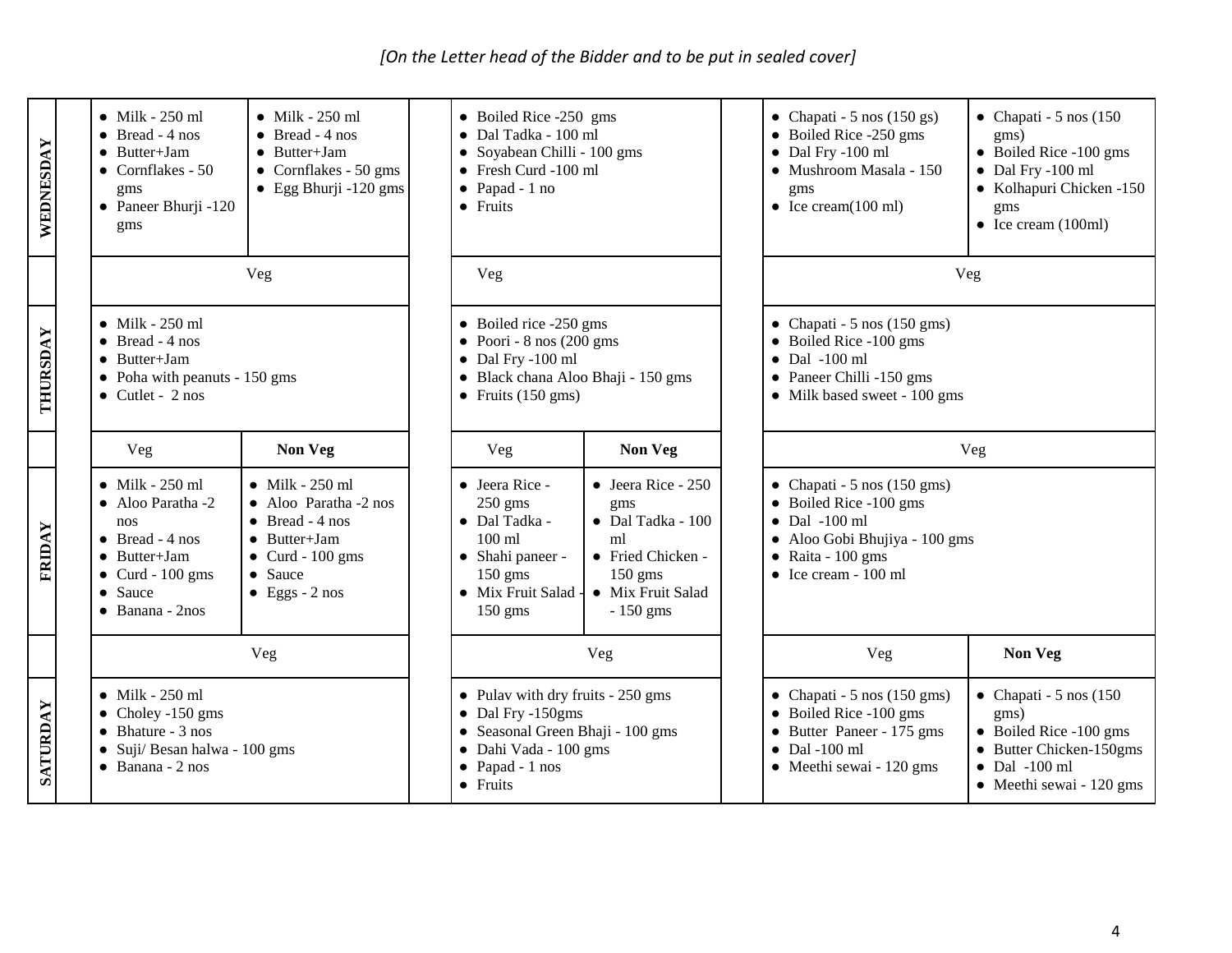#### Note:

- 1. The diet of a cadet is based on average calories need by an 20 year old Indian male which is 2600 calories
- 2. The quantities of following items would only be restricted as under
	- (i) Raw fully dressed Chicken(for Non Veg) 125 Grms per cadet
	- (ii) Eggs (for Non Veg and veg cadets who opt for egg) 2 Nos per cadet when on Menu
	- (iii) Paneer (for Veg) 50 Grms/curd 100 Ml per cadet in lieu of chicken.
	- (iv) Milk Standard Pasteurised 250 Ml per cadets (for all)
	- (v) Ice cream as mentioned in the menu
	- (vi) Biscuits with stand easy 25 Grms and evening snacks 100 Grms per cadet

3. All other common items on menu such as chapattis, rice, dal, vegetable, and bread/paratha/puri etc would be unlimited. The quantity shown in the menu are indicative to assess total calorie intake computation.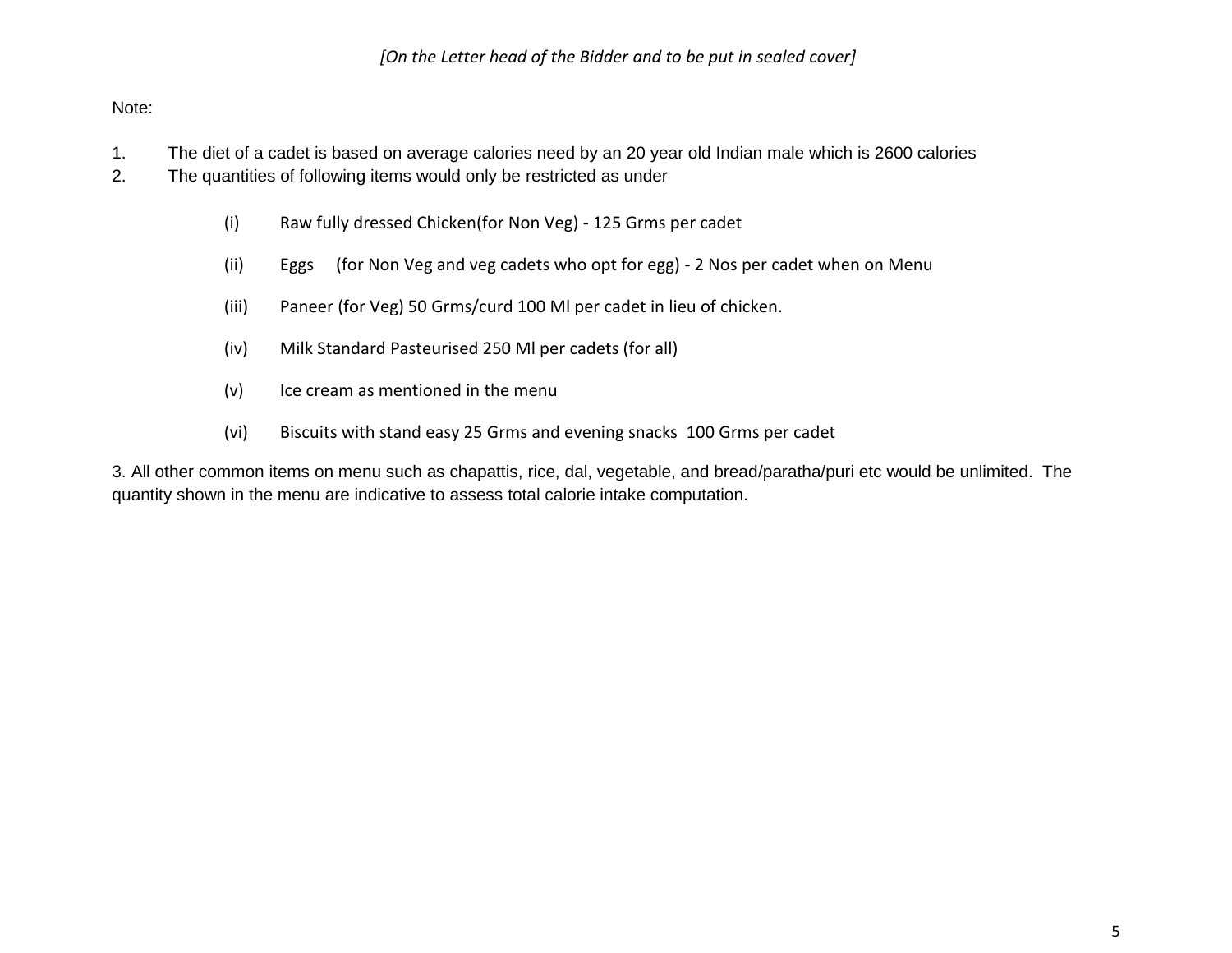#### **TENDER FOR PROVIDING CATERING SERVICES**

#### **CATERING CHARGES FOR SPECIAL OCCASION (BREAK FAST)**

*[On the Letter head of the Bidder and to be put in sealed cover]*

#### **MENU RATE**

| 1. Aloo paratha,         |  |
|--------------------------|--|
| 2. Upma,                 |  |
| 3. Poori&sabzi           |  |
| 4. Urad dalVada          |  |
| 5. Samosa/Kachuri/Pakoda |  |
| 6. Sweet (50 gm)         |  |
| 7. Ice cream cup (50 gm) |  |
| 8. Filter Coffee/Tea     |  |

#### **(B) Total rate per head (1+2+3+4+5+6+7+8): Rs**.**\_\_\_\_\_\_\_\_\_\_\_\_**

#### **(in words) \_\_\_\_\_\_\_\_\_\_\_\_\_\_\_\_\_\_\_\_\_\_\_\_\_\_\_\_\_\_\_\_\_\_\_\_\_\_\_\_\_\_\_\_**

The rates quoted above should be only the unit price (*i.e. inclusive of basic price, packing, transportation and any other charges*) and **exclusive** of applicable GST and any cess on GST.L1 bidder will be decided on the basis of unit price only.

**Date: Place:**

 **Office seal Name & Signature of The authorized Representative**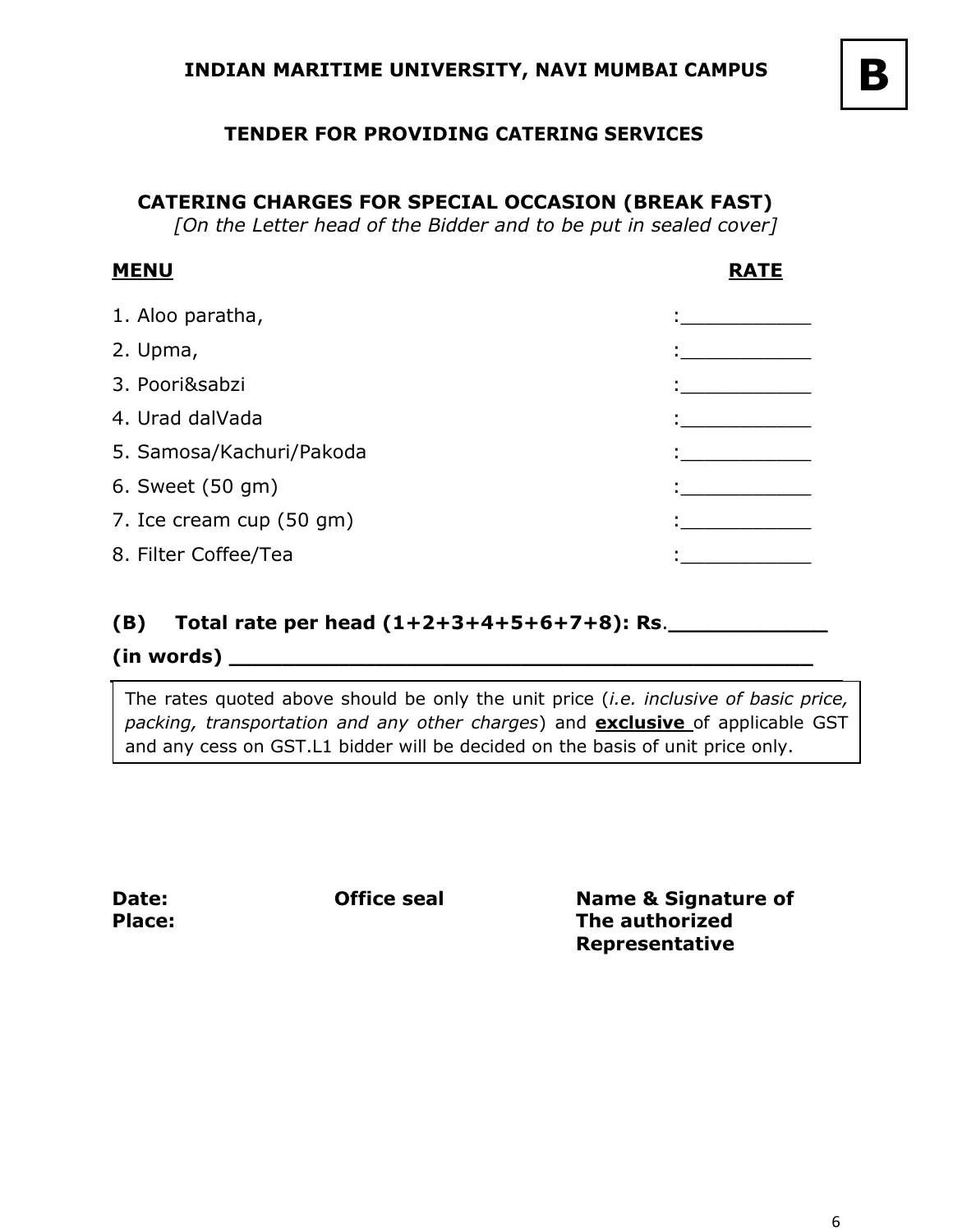#### **INDIAN MARITIME UNIVERSITY, NAVI MUMBAI CAMPUS**

# **C**

#### **PROVIDING CATERING SERVICES**

#### **CATERING CHARGES FOR SPECIAL OCCASION (HIGH TEA)**

*[On the Letter head of the Bidder and to be put in sealed cover]*

| MENU                                                            |      |  |  |  |
|-----------------------------------------------------------------|------|--|--|--|
| <b>Items</b>                                                    | Rate |  |  |  |
| $1.$ Sweet (50 gms)                                             |      |  |  |  |
| 2.Plum Cake (or) Black Forest (50 gms)                          |      |  |  |  |
| 3. Mixture (or) Karashevpacket - (50 gms)                       |      |  |  |  |
| 4. Vegetable Samosa or Cutlet                                   |      |  |  |  |
| 5. Fried Cashenuts (50 gms)                                     |      |  |  |  |
| 6.Filter Coffee / Tea                                           |      |  |  |  |
| 7.Sandwich - veg/non-veg.                                       |      |  |  |  |
| 8.Ice cream<br>Cassatta Slice (or) Vanilla (medium cup - 100ml) |      |  |  |  |

#### **(C) Total rate per head (1+2+3+4+5+6+7+8): Rs**.**\_\_\_\_\_\_\_\_\_\_\_\_**

**(in words) \_\_\_\_\_\_\_\_\_\_\_\_\_\_\_\_\_\_\_\_\_\_\_\_\_\_\_\_\_\_\_\_\_\_\_\_\_\_\_\_\_\_\_\_**

The rates quoted above should be only the unit price (*i.e. inclusive of basic price, packing, transportation and any other charges*) and **exclusive** of applicable GST and any cess on GST.L1 bidder will be decided on the basis of unit price only.

**Date: Place:**

 **Office seal Name & Signature of The authorized Representative**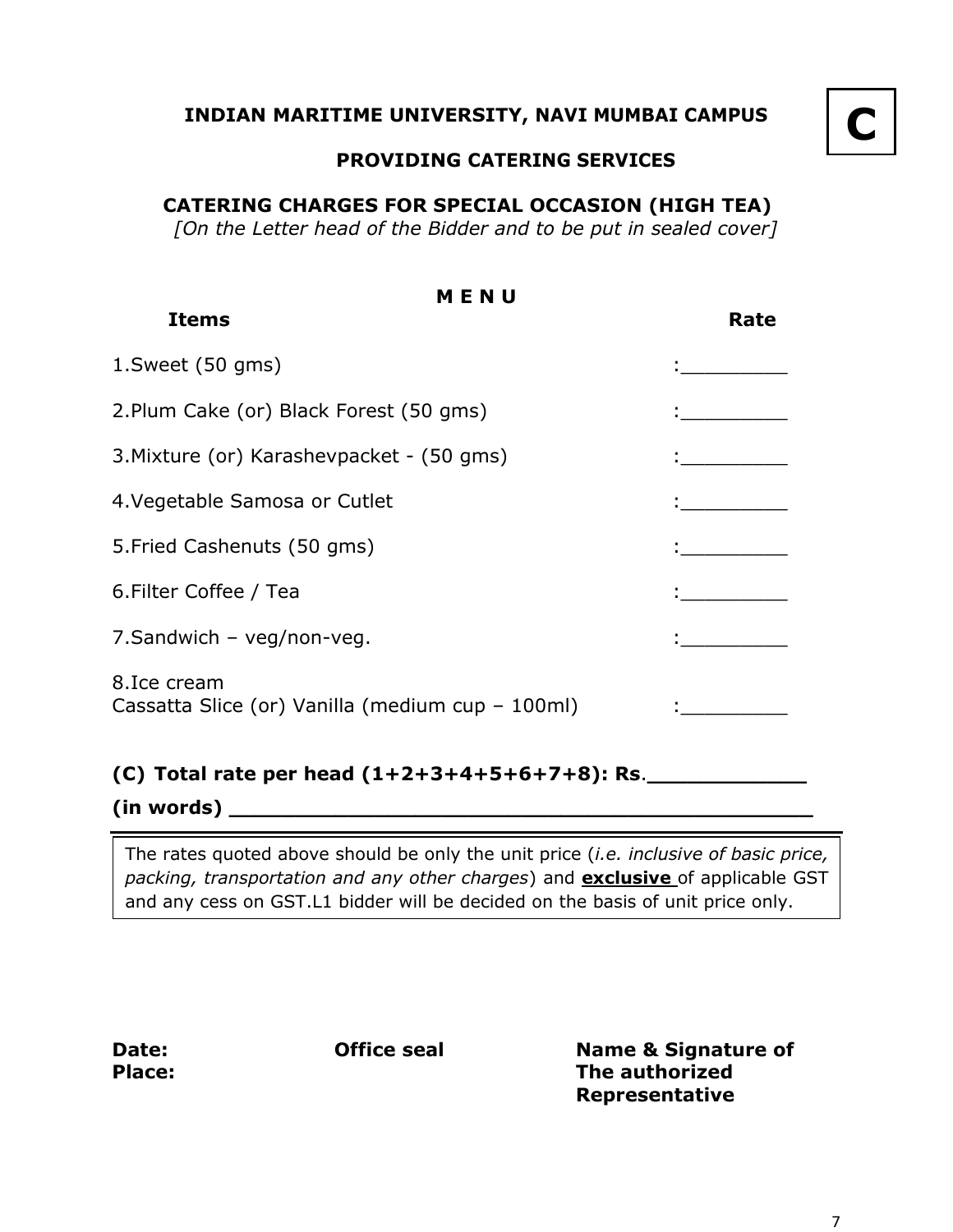#### **INDIAN MARITIME UNIVERSITY, NAVI MUMBAI CAMPUS TENDER FOR THE CATERING CONTRACT (2019**)  **CATERING CHARGES FOR SPECIAL OCCASION (LUNCH/DINNER)**



*[On the Letter head of the Bidder and to be put in sealed cover]*

| <b>MENU</b>                                                                    |                      | <u>RATE</u>                                                                                                                                                                                                                                                                                                                                                                                                                                                                            |
|--------------------------------------------------------------------------------|----------------------|----------------------------------------------------------------------------------------------------------------------------------------------------------------------------------------------------------------------------------------------------------------------------------------------------------------------------------------------------------------------------------------------------------------------------------------------------------------------------------------|
| 1. Soup {Vegetarian}                                                           |                      |                                                                                                                                                                                                                                                                                                                                                                                                                                                                                        |
| 2. Chappathi, Dal/Poori PotatoSabzi                                            |                      |                                                                                                                                                                                                                                                                                                                                                                                                                                                                                        |
| 3. Vegetable Pulao/Briyani                                                     |                      |                                                                                                                                                                                                                                                                                                                                                                                                                                                                                        |
| 4. Paneer Butter Masala or                                                     |                      | $\frac{1}{2}$ and $\frac{1}{2}$ and $\frac{1}{2}$ and $\frac{1}{2}$ and $\frac{1}{2}$ and $\frac{1}{2}$ and $\frac{1}{2}$ and $\frac{1}{2}$ and $\frac{1}{2}$ and $\frac{1}{2}$ and $\frac{1}{2}$ and $\frac{1}{2}$ and $\frac{1}{2}$ and $\frac{1}{2}$ and $\frac{1}{2}$ and $\frac{1}{2}$ a                                                                                                                                                                                          |
| 5. Cauliflower Manchurian (with Gravy)                                         |                      | $\begin{array}{cccccccccc} \multicolumn{2}{c}{} & \multicolumn{2}{c}{} & \multicolumn{2}{c}{} & \multicolumn{2}{c}{} & \multicolumn{2}{c}{} & \multicolumn{2}{c}{} & \multicolumn{2}{c}{} & \multicolumn{2}{c}{} & \multicolumn{2}{c}{} & \multicolumn{2}{c}{} & \multicolumn{2}{c}{} & \multicolumn{2}{c}{} & \multicolumn{2}{c}{} & \multicolumn{2}{c}{} & \multicolumn{2}{c}{} & \multicolumn{2}{c}{} & \multicolumn{2}{c}{} & \multicolumn{2}{c}{} & \multicolumn{2}{c}{} & \mult$ |
| 6. White Rice                                                                  |                      | en al II-lea (b. 1939).<br>1930 — Carl Charles (b. 1939).<br>1930 — Carl Charles (b. 1939).                                                                                                                                                                                                                                                                                                                                                                                            |
| 7.Dal Fry                                                                      |                      |                                                                                                                                                                                                                                                                                                                                                                                                                                                                                        |
| 8.Curd                                                                         |                      | ,<br>, <u>, , , , , , , , , , , , , , , , ,</u>                                                                                                                                                                                                                                                                                                                                                                                                                                        |
| 9.Salad                                                                        |                      | $\frac{1}{2}$                                                                                                                                                                                                                                                                                                                                                                                                                                                                          |
| 10.Papad                                                                       |                      | $\mathbf{r}$                                                                                                                                                                                                                                                                                                                                                                                                                                                                           |
| 11.Sweet (50 gms)                                                              |                      | $\vdots$ . The contract of $\mathcal{L}$                                                                                                                                                                                                                                                                                                                                                                                                                                               |
| 12. Pickle                                                                     |                      |                                                                                                                                                                                                                                                                                                                                                                                                                                                                                        |
| 13. Fruit Salad                                                                |                      | , <u>, , , , , , , , , , , , ,</u><br>, <u>, , , , , , , , , , , ,</u>                                                                                                                                                                                                                                                                                                                                                                                                                 |
| 14.Ice Cream cup (Medium)                                                      |                      | i<br>Lista <u>components de la</u>                                                                                                                                                                                                                                                                                                                                                                                                                                                     |
| Rate per head for above vegetarian menu<br>Non - Vegetarian                    | Rs._________________ |                                                                                                                                                                                                                                                                                                                                                                                                                                                                                        |
| 15.Chicken:                                                                    |                      |                                                                                                                                                                                                                                                                                                                                                                                                                                                                                        |
| 16. Fish curry or Fish fry per plate (Fresh fish to be provided without Head & |                      |                                                                                                                                                                                                                                                                                                                                                                                                                                                                                        |
| Tail):                                                                         | Rs.                  |                                                                                                                                                                                                                                                                                                                                                                                                                                                                                        |
| (D) Total rate per head (1+2+3+4+5+6+7+8+9+10+11+12+13+14+15+16):              |                      |                                                                                                                                                                                                                                                                                                                                                                                                                                                                                        |
|                                                                                |                      | Rs. The contract of the contract of the contract of the contract of the contract of the contract of the contract of the contract of the contract of the contract of the contract of the contract of the contract of the contra                                                                                                                                                                                                                                                         |
| (in words)                                                                     |                      |                                                                                                                                                                                                                                                                                                                                                                                                                                                                                        |

The rates quoted above should be only the unit price (*i.e. inclusive of basic price, packing, transportation and any other charges*) and **exclusive** of applicable GST and any cess on GST.L1 bidder will be decided on the basis of unit price only.

**Name & Signature of theauthorized Representative**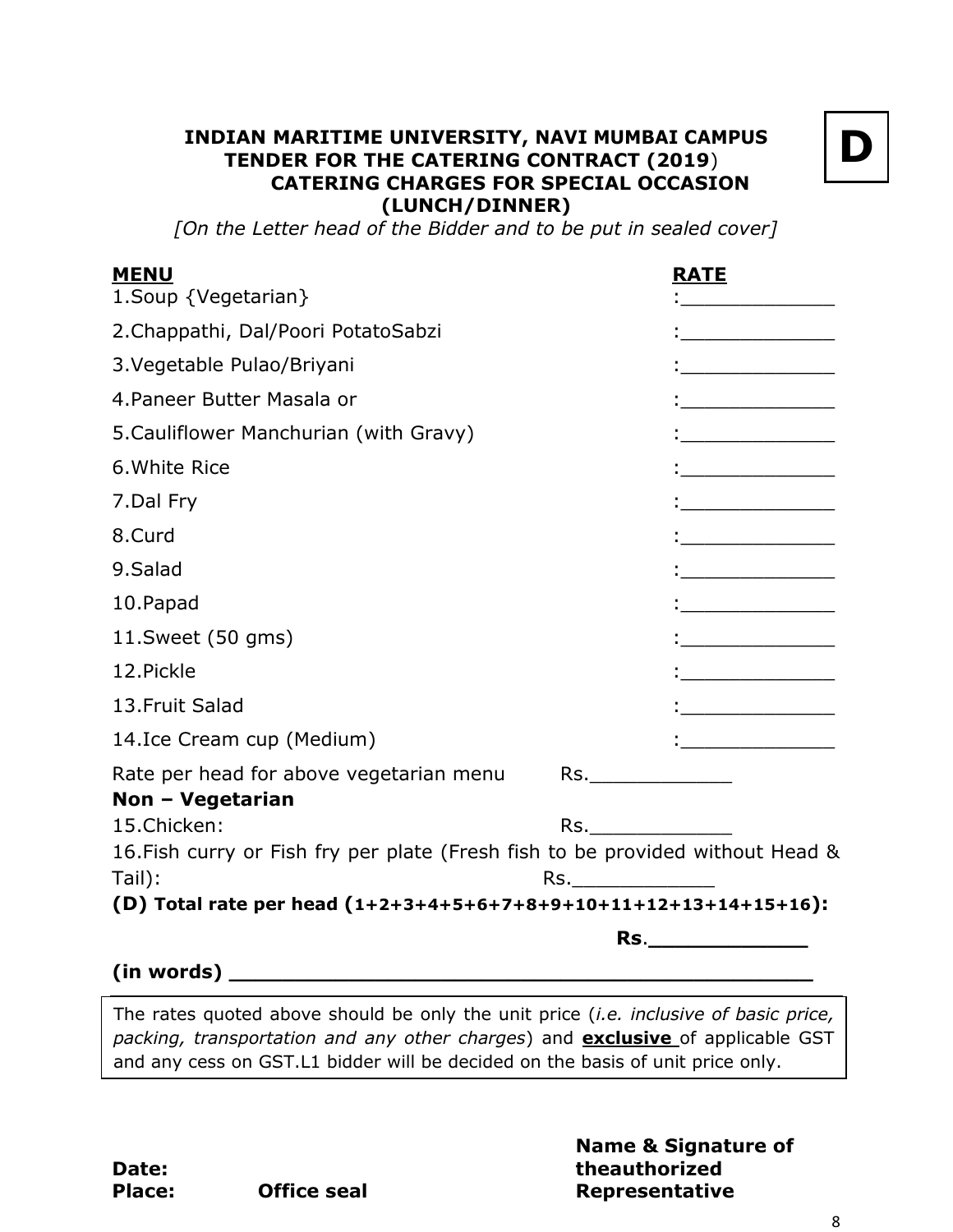#### **INDIAN MARITIME UNIVERSITY, NAVI MUMBAI CAMPUS TENDER FOR THE CATERING CONTRACT (2019) PRICE BID**

**E**

------------------------------------------------------------------------------------

#### **CATERING CHARGES FOR IMU STAFF, OFFICERS & FACULTY**

*[On the Letter head of the Bidder and to be put in sealed cover]*

| 12 P.I.L |  |
|----------|--|

| SN.              | <b>Items</b>             | Qty       | Rate | SN. | <b>Items</b>       | Qty    | Rate |  |  |  |
|------------------|--------------------------|-----------|------|-----|--------------------|--------|------|--|--|--|
| 1.               | Samosa                   | 2 nos.    |      | 17. | Upma               | 200gms |      |  |  |  |
| $\overline{2}$ . | Masala                   | (70gms    |      | 18. | Paratha<br>Aloo    | 125gms |      |  |  |  |
|                  | Dosa(with                | $+20$ gms |      |     | $(2 \text{ nos.})$ |        |      |  |  |  |
|                  | Chutney and              | Masala)   |      |     |                    |        |      |  |  |  |
|                  | sambhar)                 |           |      |     |                    |        |      |  |  |  |
| 3.               | Idli* $(2 \text{ nos.})$ | 125gms    |      | 19. | Sheera             | 200gms |      |  |  |  |
|                  | (with Chutney            |           |      |     |                    |        |      |  |  |  |
|                  | and sambhar)             |           |      |     |                    |        |      |  |  |  |
| 4.               | Vada $*(2 \text{ nos.})$ | 100gms    |      | 20. | <b>Noodles</b>     | 200gms |      |  |  |  |
|                  | (with Chutney            |           |      |     |                    |        |      |  |  |  |
|                  | and sambhar)             |           |      |     |                    |        |      |  |  |  |
| 5.               | Sandwich (Veg)           | 180gms    |      | 21. | Pav Bhaaji         | 150gms |      |  |  |  |
| 6.               | Sandwich (Non-           | 180gms    |      | 22. | Filter/Espresso    | 200ml  |      |  |  |  |
|                  | veg.)                    |           |      |     | Coffee             |        |      |  |  |  |
| 7.               | Vada Pav                 | 150gms    |      | 23. | Masala Tea         | 200ml  |      |  |  |  |
| 8.               | Misal Pav                | 180gms    |      | 24. | Green Tea          | 200ml  |      |  |  |  |
| 9.               | Chappati(1 nos)          | 42gms     |      | 25. | <b>Milk</b>        | 200ml  |      |  |  |  |
| 10.              | Rice                     | 200gms    |      | 26. | Chaas              | 200ml  |      |  |  |  |
| 11.              | Veg. biryani             | 200gms    |      | 27. | Lassi              | 200ml  |      |  |  |  |
| 12.              | Non-veg.                 | 200gms    |      | 28. | NimbuPani          | 200ml  |      |  |  |  |
|                  | biryani                  |           |      |     |                    |        |      |  |  |  |
| 13.              | Egg curry                | 150gms    |      | 29. | 1 boiled egg       |        |      |  |  |  |
| 14.              | Bhurji Pav               | 90gms     |      | 30. | Cornflakes         | 200gms |      |  |  |  |
| 15.              | Veg Cutlet               | 125gms    |      | 31  | Muesli             | 200gms |      |  |  |  |
| 16.              | Poha<br>with             | 200gms    |      |     |                    |        |      |  |  |  |
|                  | peanuts                  |           |      |     |                    |        |      |  |  |  |

| SN. Items                                                                                                                     | Rate per thali |
|-------------------------------------------------------------------------------------------------------------------------------|----------------|
| 32. Veg. Thali (which will include 03 chappatis, seasonal veg.,<br>dal fry, boiled rice, chana/rajma/paneer gravy, curd/raita |                |
| papad & pickle, Gulab jamun/mootichur laddu                                                                                   |                |
| 33.   Non - veg. thali (which will include 03 chappatis, seasonal                                                             |                |
| veg., dal fry, boiled rice, chicken gravy, curd/raita papad&                                                                  |                |
| pickle, Gulab jamun/mootichur laddu                                                                                           |                |

**(E) Total rate per head (1+2+3+4+5+6……………+33): Rs**.**\_\_\_\_\_\_\_\_\_\_\_\_**

**(in words) \_\_\_\_\_\_\_\_\_\_\_\_\_\_\_\_\_\_\_\_\_\_\_\_\_\_\_\_\_\_\_\_\_\_\_\_\_\_\_\_\_\_\_\_**

The rates quoted above should be only the unit price (*i.e. inclusive of basic price, packing, transportation and any other charges*) and **exclusive** of applicable GST and any cess on GST.L1 bidder will be decided on the basis of unit price only.

1. As per the request by Officers/Faculty/Staff items can be prepared and served as and when required.

**Date: Place:**  **Office seal Name & Signature of the authorized Representative**